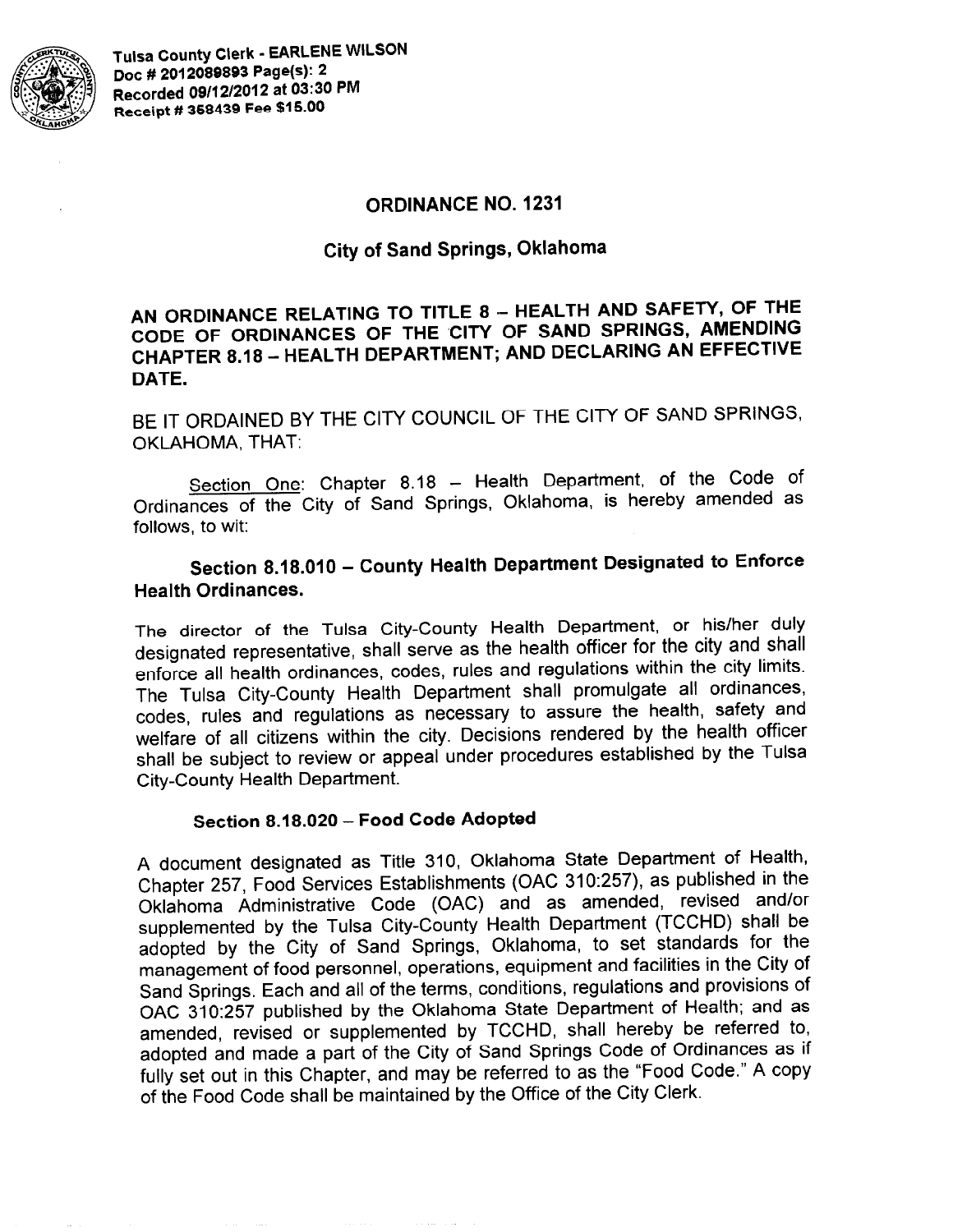### Section 8.18.030 - Penalties

Any individual, firm or corporation found by the health officer to be in violation of any health ordinance, code, rule or regulation shall be deemed guilty of a Class C offense, and upon conviction thereof, shall be punished as provided in Section 1.20.010 of this Code. Each day that any violation is committed shall constitute a separate offense.

#### Section 8.18.040 - Summary Actions

(A) Should the health officer of the City; or a peace officer, a fire officer, code enforcement officer or building official of the City acting within the scope of her/her authority, determine that a condition or situation exists at a food service establishment, as defined in the Food Code, that is creating imminent peril to the public's health, said officer shall initiate summary actions in writing that he/she deems necessary to protect the public's health - including an immediate directive to the food service establishment to cease all activities prescribed or otherwise requiated by the Food Code.

(B) An appeal of any summary action shall be set forth in writing by the food service establishment for expeditious hearing under procedures established by the Tulsa City-County Health Department. The appeal shall state reasons or causes why the summary action shall not remain in effect.

Section Two: This ordinance, upon passage, shall become effective thirty (30) days from the date of first publication as provided by State law.

Passed and approved this 10<sup>th</sup> day of September, 2012.

CITY OF SAND SPRINGS, OKLAHOMA

Mike Burdge, Mayo

ity Clerk

**APPROVED AS TO FORM:** 

David Weatherford, City Attorney

Springs, OK 74063 of Sand Spring Manager 1410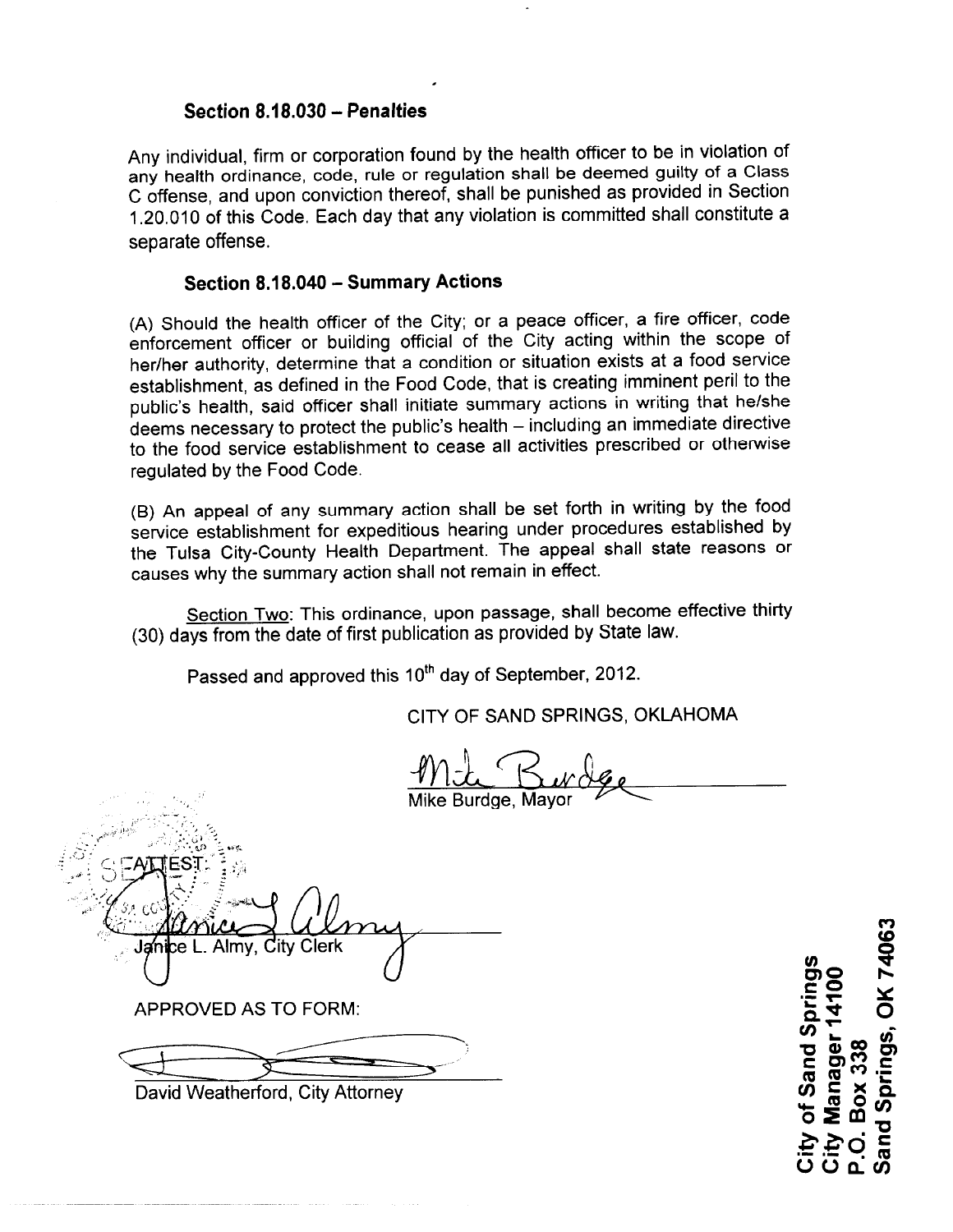Per Section 8.18.010 – County Health Department Designated to Enforce Health Ordinance of the City of Sand Springs: The Tulsa City-County Health Department shall promulgate the following rules and regulations as necessary to assure the health, safety and welfare of all the citizens within the city:

# **CITY/COUNTY-SPECIFIC EMPLOYEE & MANAGER TRAINING, COMPLIANCE AND ENFORCEMENT REQUIREMENTS**

"Code" hereinafter shall mean 310:257 of the Food Service Establishment Regulations of the Oklahoma State Department of Health.

"Department" hereinafter shall mean the duly-appointed representative of the Tulsa City-County Health Department.

"Director" hereinafter shall mean the Director of the Tulsa City-County Health Department or his designated representative.

"Chief Operating Officer" hereinafter shall mean the Chief Operating Officer of the Tulsa City-County Health Department or his designated representative.

## 1**. Certified Food Protection Manager**

(a) Required.

- (1) Except as provided in Section (f) of this section, it shall be unlawful for any person owning, operating, or managing any food establishment within the City to fail to employ at least one (1) certified food protection manager.
	- (A) Such person shall be in a supervisory position at said establishment and have a valid and current certificate, which satisfies the requirements of (b) of this section.
	- (B) The certified manager must be an active employee of the licensed establishment who is present a majority of the operating hours and who has the responsibility of directly observing, supervising, and training food establishment personnel in proper food and equipment handling, sanitation, and personal hygiene.
	- (C) In the event the certified manager is temporarily absent, the person in charge shall conform to section 310:257-3-2 of the Code.

 The Department may require additional certified managers in sufficient numbers to ensure all food preparation and service is performed under the direction of certified supervisory personnel. It shall be unlawful for any person owning, operating, or managing a food establishment to allow the food establishment to be operated with less than the required number of certified managers.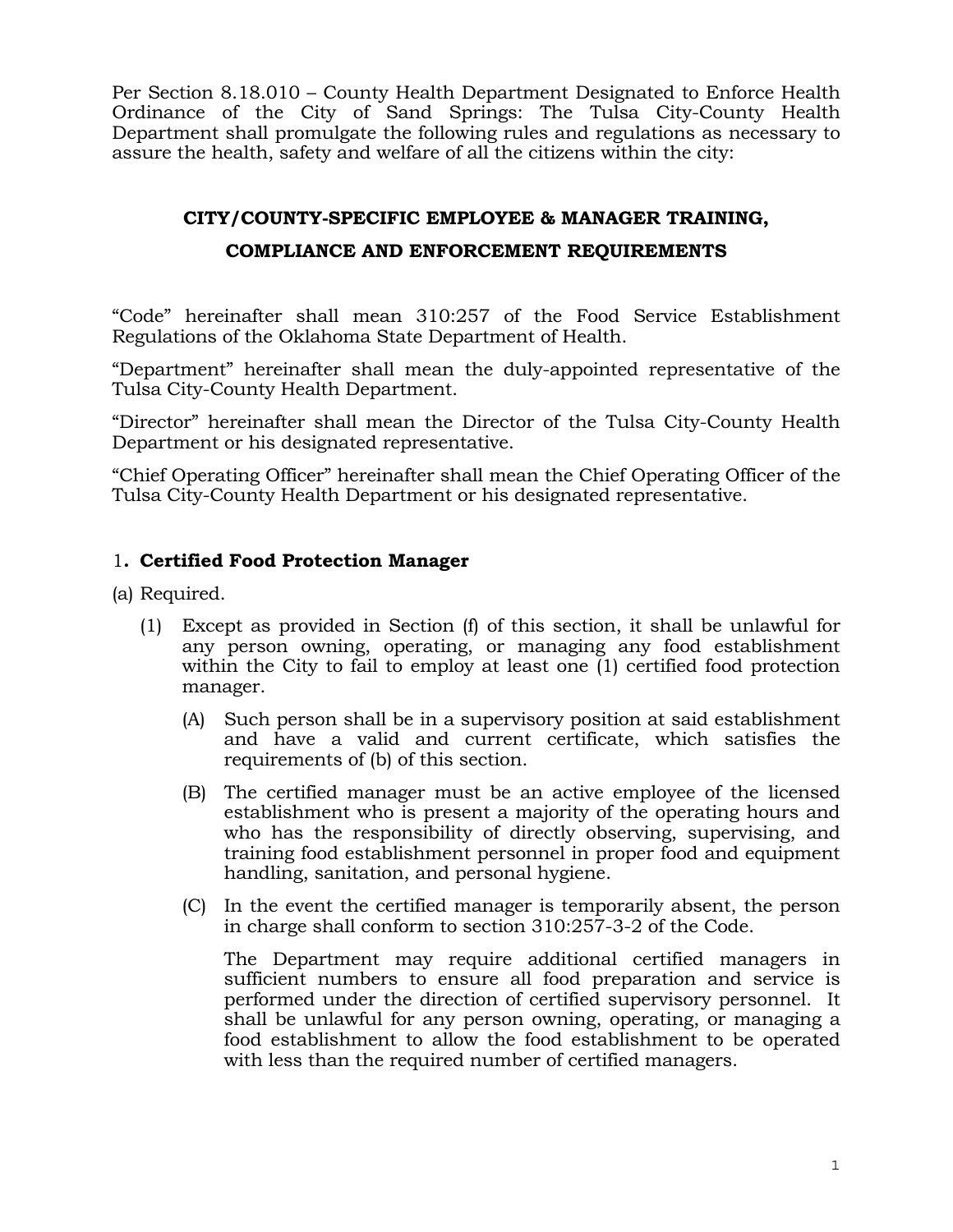- (2) Whenever the person holding the Food Protection Manager Certification terminates employment or is terminated or transferred to another food establishment, the person owning, operating, or managing the food establishment shall be allowed thirty (30) days from the date of termination or transfer of the certificate holder to comply with (a)(1) of this section. The Department may grant an extension of time in the event instruction and testing is not available within the thirty (30) day period.
- (b) Issuance, Expiration and Renewal.
	- (1) The Department shall issue a Food Protection Manager Certificate when the applicant:
		- (A) Provides documentation of successfully passing an accredited test.
		- (B) Submits an affidavit stating legal status in the country, and
		- (C) Pays the applicable certification fee at the time application is made.
	- (2) The certification shall expire three (3) years from the issuance; after which the certification must be renewed.
	- (3) Renewal requirements shall not be in excess of the initial certification outlined in (b)(1) of this section.
- (c) Certification Fees.
	- (1) The fee for obtaining a Food Protection Manager Certificate from the Department shall be \$15.00, and the fee is non-refundable.
	- (2) The same fee of \$15.00 will apply for all renewals of the certificate.
	- (3) The fee for obtaining a duplicate of a non-expired and non-revoked Food Protection Manager Certificate shall be \$5.00.
- (d) Proof of Certification.

 Each certified food protection manager shall display the certificate in a prominent location in the establishment.

(e) Certification Non-Transferable.

A Food Protection Manager Certificate is not transferable from one person to another person. A certified manager may not act in said capacity in more than one establishment or location at the same time. Unofficial copies of the certificate are not recognized by the Department.

- (f) Exemption from Requirements:
	- (1) Food establishments that serve, sell, or distribute only prepackaged food
	- (2) Food establishments that do not serve, sell, or distribute foods that are Time/Temperature Control for Safety (TCS) foods.
	- (3) Temporary food establishments, special facilities, and/or events.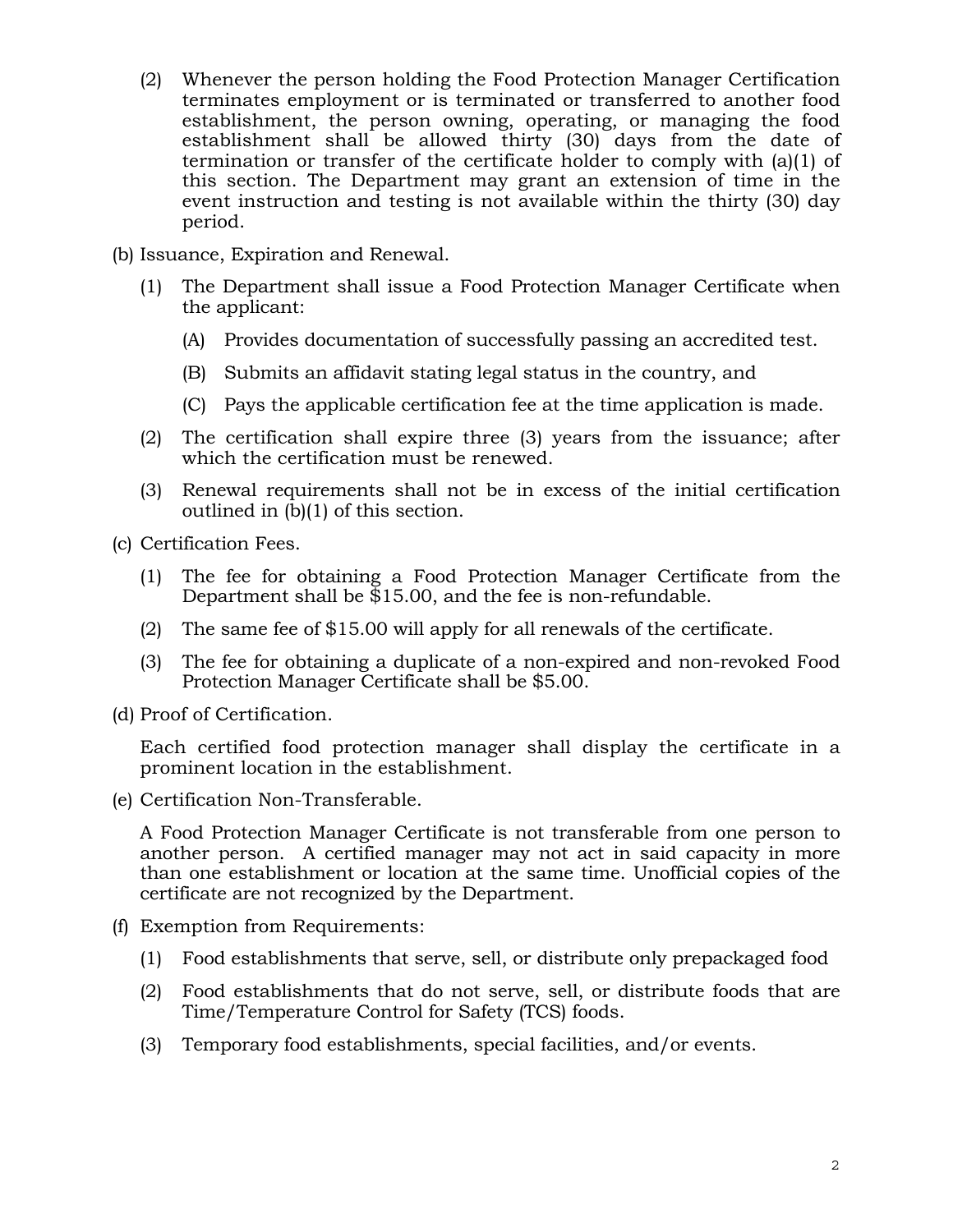### 2**. Food Employee Permits**

(a) Permit Required**.** 

- (1) It shall be unlawful for any person to operate a food service establishment in the City to employ staff to serve food, prepare food, or handle food utensils without ensuring that they possess a current and unrevoked permit issued by the Department.
- (2) It shall be unlawful for any person to serve, prepare food, or handle food utensils in a food service establishment, who cannot immediately exhibit a current and unrevoked permit issued by the Department.
- (3) Exemptions from requirements. Food service establishments and employees of food service establishments outlined below are exempt from this requirement:
	- (A) Food establishments that serve, sell, or distribute only prepackaged food.
	- (B) Temporary food establishments, special facilities, and/or events.
- (4) Affidavit Required.

 At the time of application to the Department, applicant for permits in (c) of this section must submit an affidavit stating legal status in the country.

- (b) Permit Fees.
	- (1) The fee for obtaining a permit from the Department outlined in  $(c)(1), (2), (3),$  or  $(4)$  of this section shall be \$13.00.
	- (2) The same fee of \$13.00 will apply for all renewals of the permit.
	- (3) The fee for obtaining a duplicate of a non-expired and non-revoked permit shall be \$5.00.
- (c) Permit Types and Requirements.
	- (1) Food Handler Permit:
		- (A) Is issued by the Department when applicant attends a training course regarding the practice of sanitary food preparation, food service, and personal hygiene, and passes course test.
		- (B) Applicant must pay the permit fee in  $(b)(1)$  of this section at the time application is made.
		- (C) Applicant may waive the training course in  $(c)(1)(A)$  of this section and demonstrate knowledge by passing a Department test.
		- (E) Allows the permit holder work in licensed food service establishment with unpackaged food, food equipment or utensils, or food-contact surfaces. This permit may also be used to satisfy the requirements of any of the permit types outlined in (c)(2) through (6) of this section.
	- (2) Temporary Food Handler Permit:
		- (A) Is issued by the Department when the applicant pays fee in (b)(1) of this section.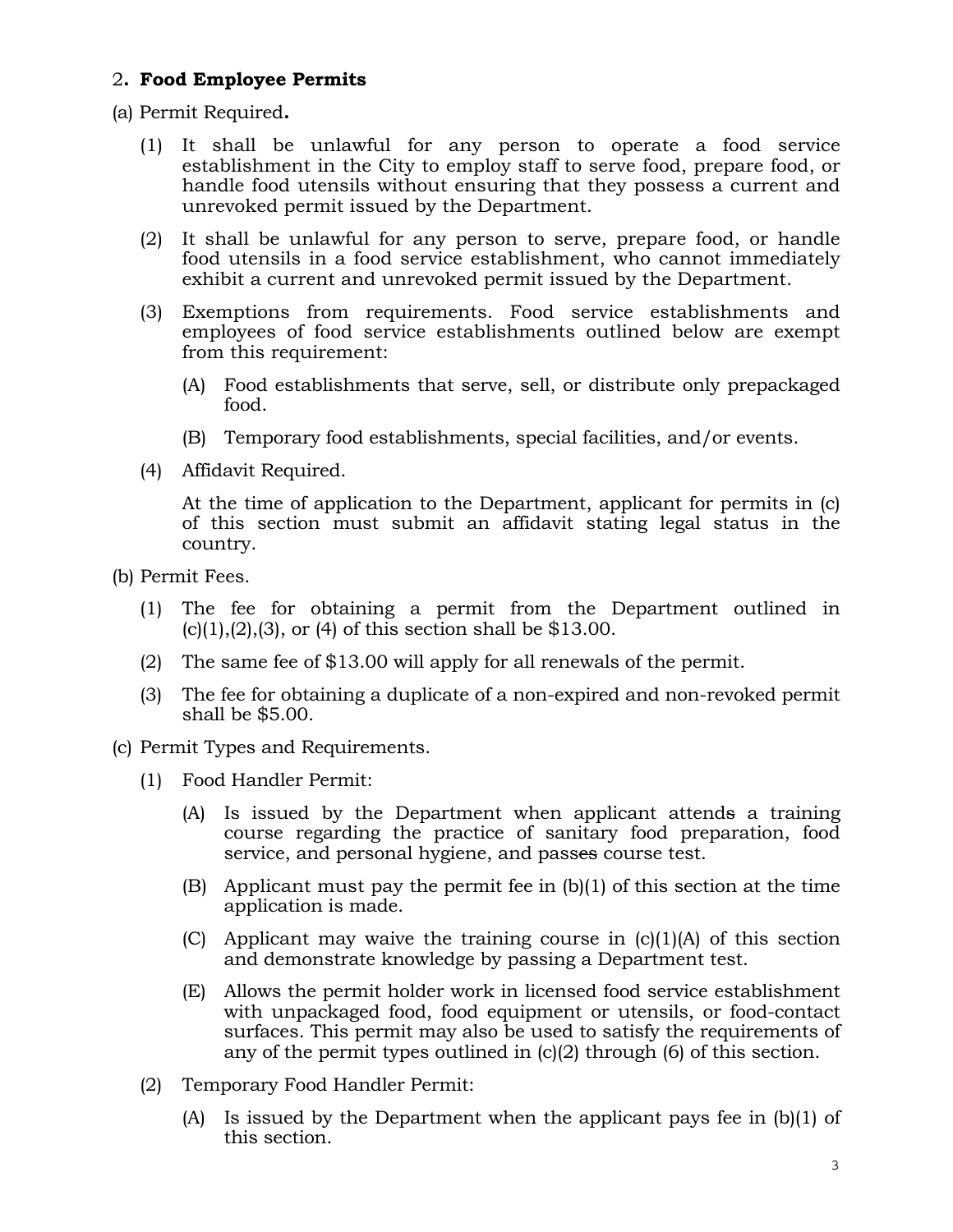- (B) Allows the permit holder to work only temporarily in a food service establishment.
- (3) Food Service Support Staff Permit:
	- (A) Is issued by the Department when an applicant attends a course of instruction outlined in  $(c)(1)(A)$  of this section, but does not pass the course test.
	- (B) Applicant must pay fee outlined in (b)(1) of this section at the time application is made.
	- (C) Allows the permit holder to work in a licensed food service establishment with the following restrictions:
		- (i) Food Service Support Staff may work only under the direct supervision of a certified manager or a job coach, and
		- (ii) Only in food activities that do not pose a potential health threat.
- (4) Manufacturing Worker Permit:
	- (A) Is issued by the Department when the applicant attends approved training that is provided by a licensed manufacturing facility regarding the type of food processing duties performed in the facility and passes Department test.
	- (B) Applicant must pay fee required in (b)(1) of this section.
	- (C) Allows the permit holder to work only in the facility where they successfully completed the training.
- (5) Community Service Worker Permit:
	- (A) Is issued by the Department when the applicant attends a course of instruction and passes the test as outlined as in  $(c)(1)(A)$  of this section.
	- (B) Applicant is not required to pay a fee for the training or permit.
	- (C) Allows permit holder to volunteer work for a licensed non-profit organization having year-round full-service food preparation.
- (6) Seasonal Volunteer Permit:
	- (A) Is issued when an applicant attends a one-hour course of instruction provided by the Department.
	- (B) Applicant is not required to pay a fee for the training or permit.
	- (C) Allows permit holder to volunteer at non-profit seasonally-operated establishments (such as sports and school concession stands, religious organizations, school home room, etc.) that have limited food preparation.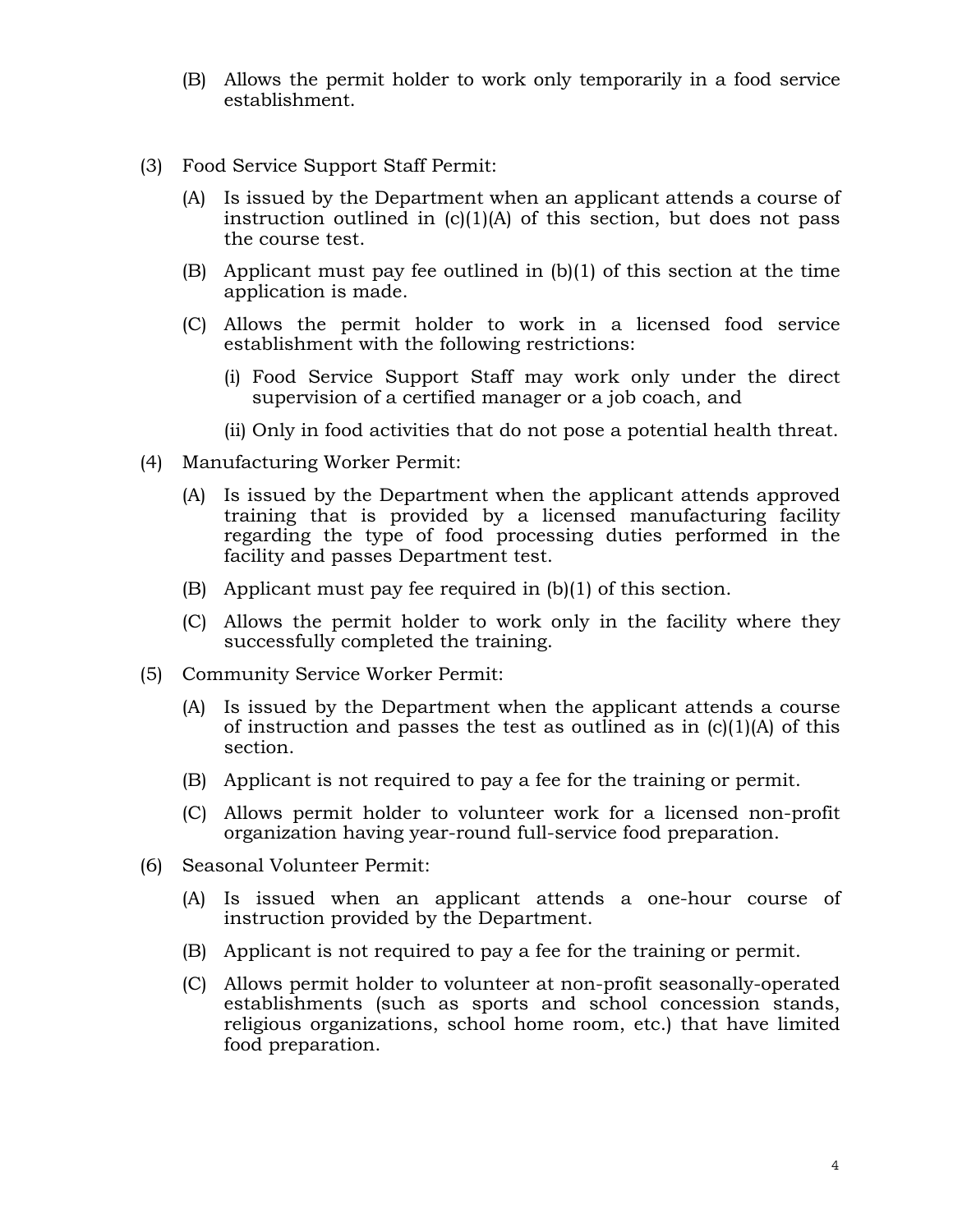(d) Permits Non Transferable and Fee Non Refundable.

 Any permit issued as outlined in (c) of this section is not transferable from one person to another person. Any fee paid to attend the course of instruction taught by the Department is nonrefundable. Unofficial copies of permits are not recognized by the Department.

- (e) Expiration and Renewal.
	- (1) Permits in (c) of this section shall expire three (3) years from date of issuance by the Department, except:
		- (A) Temporary Food Handler Permit shall expire one (1) week from the date of issuance or the next available date of a course of instruction or testing date. Expiration date will be on the permit.
		- (B) Seasonal Volunteer Permit shall expire one (1) year from the date of issuance.
	- (2) Permits in (c) of this section are not renewable. After expiration of permit, holder must meet requirements in one of the items in (c) of this section, except:
		- (A) Only one (1) Temporary Food Handler Permit may be issued to an applicant, after which they must complete the requirements in (c)(1) of this section before working in a licensed food service establishment.

# **3. Tulsa Food Advisory Council**

(a) Creation of Advisory Council.

There is hereby created the Tulsa Food Advisory Council (within this section referred to as "Council") to assist the Tulsa City-County Board of Health in the following: Code revisions, clarifications and interpretations of the Code, liaison between the food industry, the Department, and the consumer.

- (1) The Council shall consist of fifteen (15) members appointed by the Director and approved by the Board of Heath. Membership shall include representation from the following three categories:
	- (A) Five (5) members widely representative of the food industry.
	- (B) Five (5) members with professional training in health matters; e.g., pharmacists, veterinarians, dentists, bacteriologists, physicians, nurses.
	- (C) Five (5) members representing other consumers with due consideration being given to architects, engineers, lawyers and consumers at large.
- (2) The Council members shall be appointed to serve a one (1) year term of office, but all members shall hold office until their successor is qualified and appointed.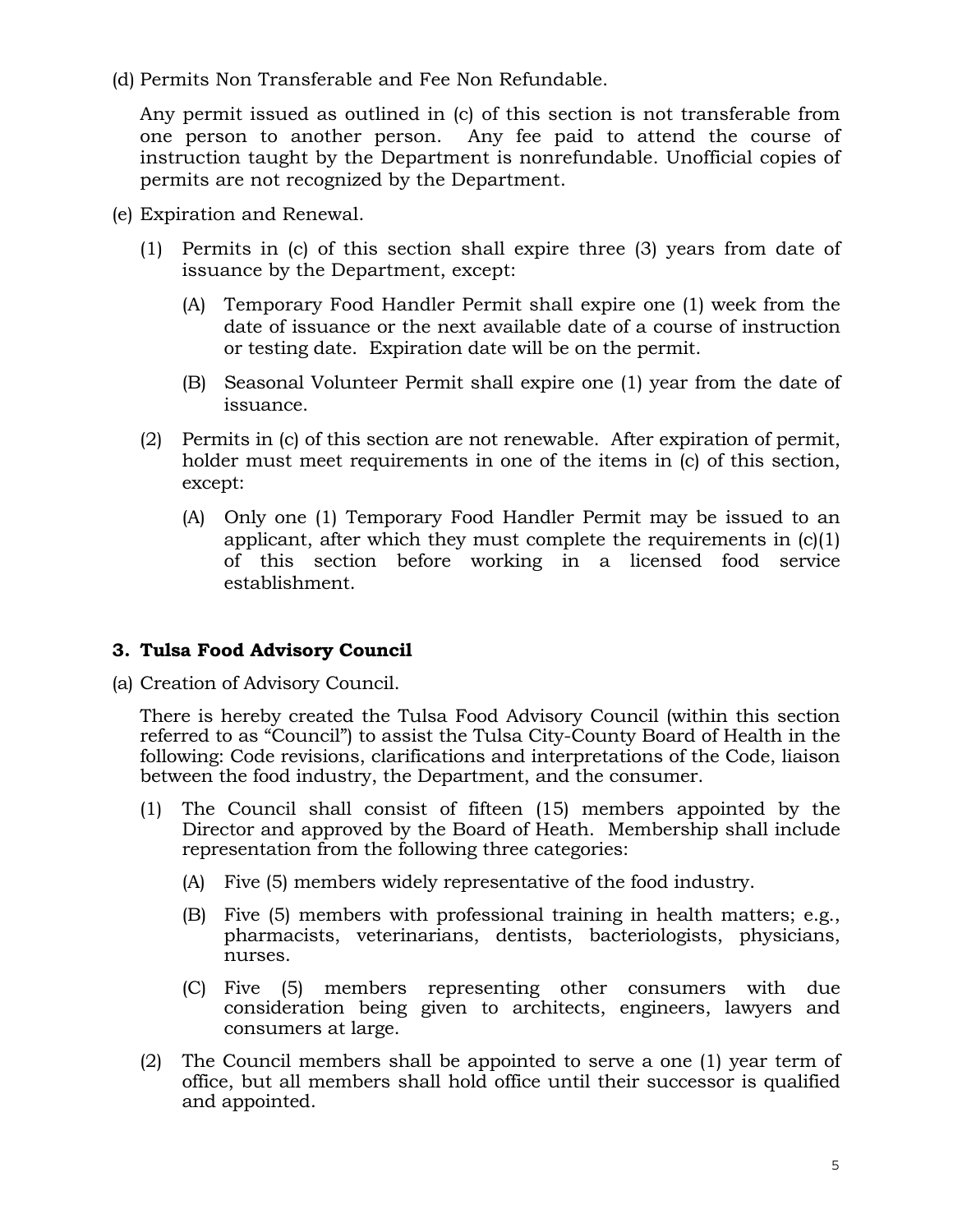- (3) The Council shall elect annually a Chairperson from among its members. The Council shall hold at least one (1) meeting annually and such additional meetings as the Chairperson or the Director shall deem desirable.
- (b) The Council shall develop rules, subject to approval by the Board of Health, relating to matters which shall be considered by the Council and procedures for submission of such items to the Council.

### **4. Suspension and Revocation**

The Department may summarily suspend, permanently revoke, or temporarily suspend a permit or certification for failure of the holder to comply with the requirements of the Code:

- (a) Summary Suspension.
	- (1) Notwithstanding other provisions of the Code, if an authorized representative of the Department finds insanitary or other conditions in the operation of a food establishment, which constitute an imminent hazard to the public health (as defined in 310:257-1-2 under "Imminent health hazard"), the establishment may be closed summarily without prior notice or hearing.
	- (2) If an imminent hazard to the public health is found to exist, the Department shall summarily suspend food operations by issuing a written notice to the license, permit or certificate holder or operator stating specifically the following:
		- (A) The conditions which cause the imminent hazard to the public health;
		- (B) The corrective action that must be taken to abate the hazard;
		- (C) The period of time within which corrective action must be taken;
		- (D) That the permit or certification holder has the right to:
			- (i) Request in writing a re-inspection within twenty-four (24) hours, and if the reasons for the suspension no longer exist, request immediate reinstatement of the license or permit, and to have the name, address and telephone number for the license, permit or certification holder to contact to initiate a request for re-inspection, or
			- (ii) Request in writing a hearing within twenty-four (24) hours before the Director of the Department to determine if the summary suspension was warranted. The written request shall be mailed or hand delivered to: Director, Tulsa City-County Health Department, 5051 S. 129th E. Ave., Tulsa, Oklahoma 74134.
			- (iii) Hearings with the Director will be held within five (5) business days after receiving the written request.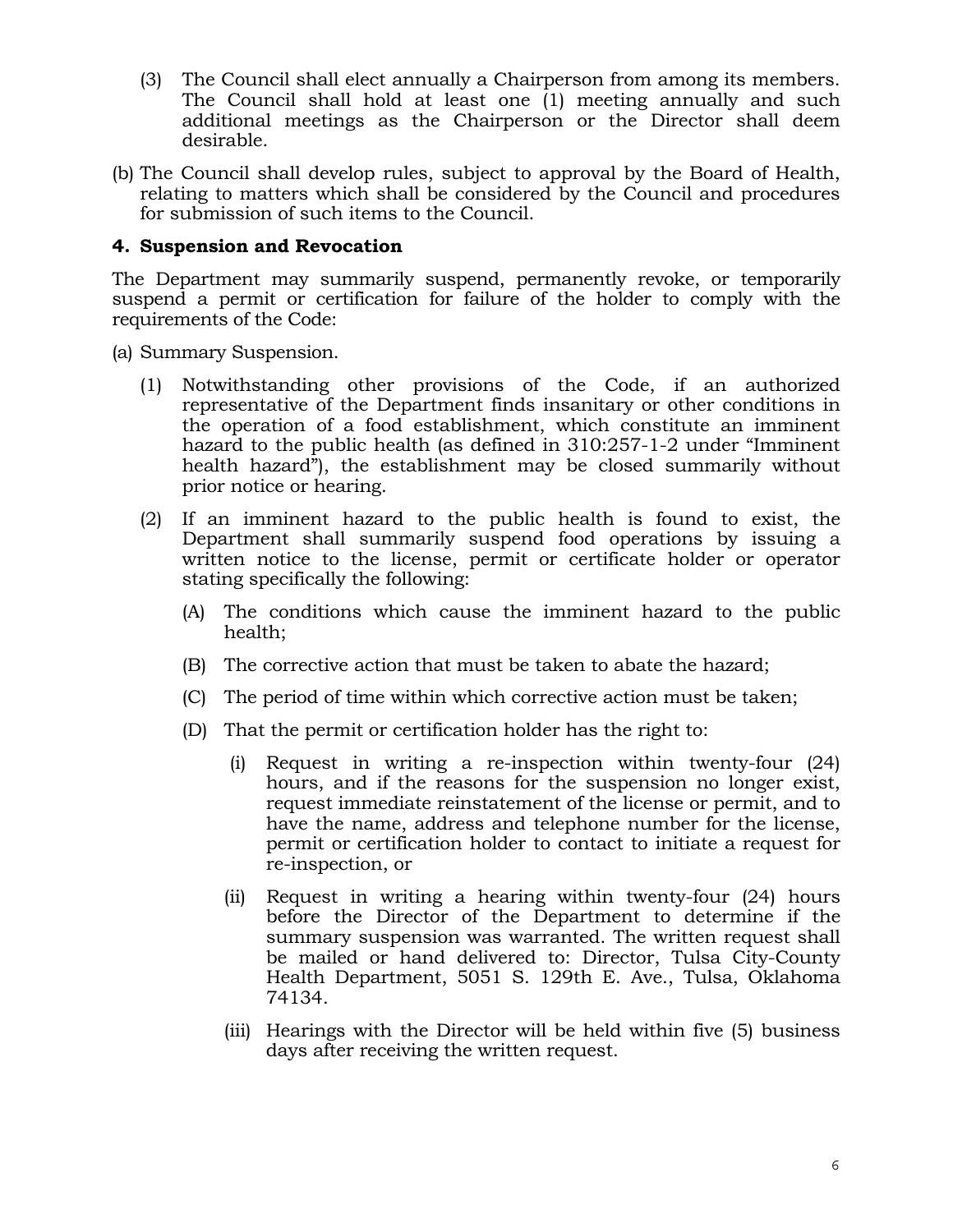- (b) Revocation and Temporary Suspension.
	- (1) For serious or repeated violations of any of the requirements of the Code, or for willfully obstructing the Department in the performance of duties, a permit or certificate may be revoked permanently or temporarily suspended after opportunity for a hearing.
	- (2) The Department shall serve upon the permit or certificate holder or operator written notice stating specifically:
		- (A) That the permit or certificate will be either (1) revoked entirely, or (2) temporarily suspended for a specified number of days.
		- (B) The reasons for which the permit or certificate will be revoked or temporarily suspended.
		- (C) That the permit or certification holder has the right to:
			- (i) Request in writing a hearing within ten (10) days before the Director of the Department to determine if the revocation or temporary suspension was warranted. The written request shall be mailed or hand delivered to: Director, Tulsa City-County Health Department, 5051 S. 129th E. Ave., Tulsa, Oklahoma 74134.
			- (ii) Hearings with the Director will be held within five (5) business days after receiving the written request
	- (3) A notice is properly served when it is delivered to the permit or certificate holder, or to the person in charge of the food establishment, or if such personal service cannot reasonably be made, when it is sent certified mail, return receipt requested, to the last known address of the license, permit or certificate holder.

### **5. Appeal Procedures**

- (a) Appeal to the Tulsa Food Advisory Council.
	- (1) Any person alleging there is error in any order, requirement, decision, or determination made by the Department in the enforcement of this Code, or any person aggrieved by the final determination of the Director may appeal such decision to the Tulsa Food Advisory Council within (10) ten days of receiving the Director's decision.
	- (2) The appeal shall be in writing and shall specify the reasons for the appeal, and shall be mailed or hand delivered to: Legal Counsel, Tulsa City-County Health Department, 5051 S. 129th E. Ave., Tulsa, Oklahoma 74134.
		- (A) The Legal Counsel shall forward the request for appeal along with all documentation from the initial action of the Department and the hearing with the Director to the Tulsa Food Advisory Council.
		- (B) The Tulsa Food Advisory Council shall appoint a three (3) person Hearing Panel which shall consist of one (1) member of the Tulsa City-County Board of Health and two (2) members from the Tulsa Food Advisory Council.